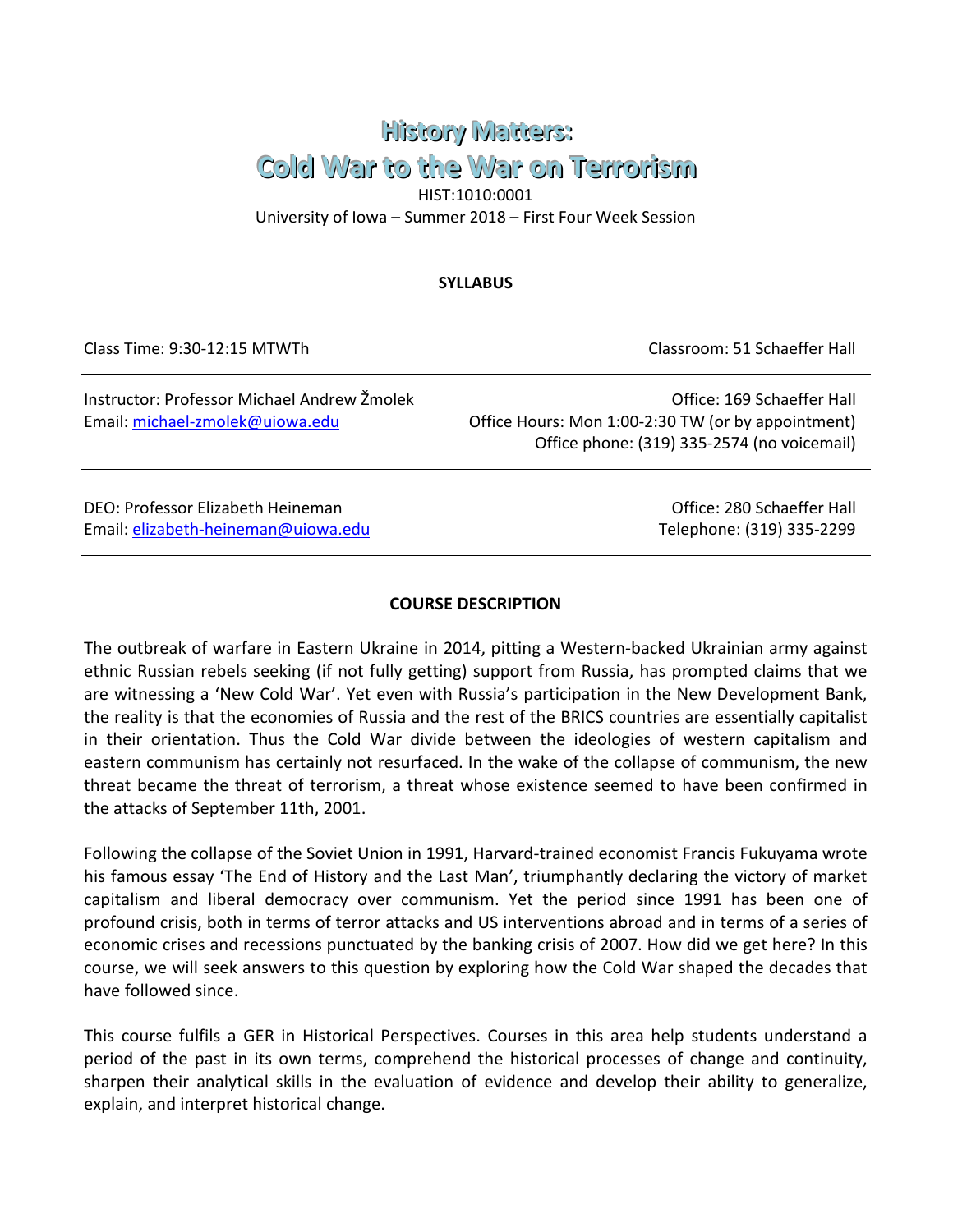University of Iowa – Summer 2018

# **LEARNING OBJECTIVES**

- You will comprehend change and continuity in history.
- You will understand one or more periods of the past in its/their own terms.
- You will improve your ability to evaluate evidence using the tools of historical investigation.
- You will gain experience and improve you skills in generali
- zing, explaining, and interpreting historical change.
- You will develop your critical thinking skills by contrasting different historical narratives.
- You will develop your understanding of how major developments since the Second World War have shaped the world you live in.

# **REQUIRED TEXTBOOKS**

The following texts are available at the University Book Store: [http://www.hawkshop.com/:](http://www.hawkshop.com/)

- TWT = Hunt, Michael H. 2014. *The World Transformed: 1945 to the Present*. Oxford: Oxford University Press. ISBN: 978-0-19-937234-8. \$39.95 New.
- GMB = Mamdani, Mahmood. 2004. *Good Muslim, Bad Muslim: America, The Cold War, and the Roots of Terror*. New York: Three Leaves Press. ISBN: 978-0-38-551537-5. \$16.00 New / \$12.00 Used.
- NEO = Staeger, Manfred B and Ravi K. Roy. 2010. *Neoliberalism: A Very Short Introduction*. Oxford: Oxford University Press. ISBN: 978-0-19-956051-6. \$11.95 New. \$9.00 Used.

### **OPTIONAL TEXTBOOK**

TWT = Hunt, Michael H. 2014. *The World Transformed: A Documentary Reader*. Oxford: Oxford University Press. ISBN: 978-0-19-937103-7. \$29.95 New.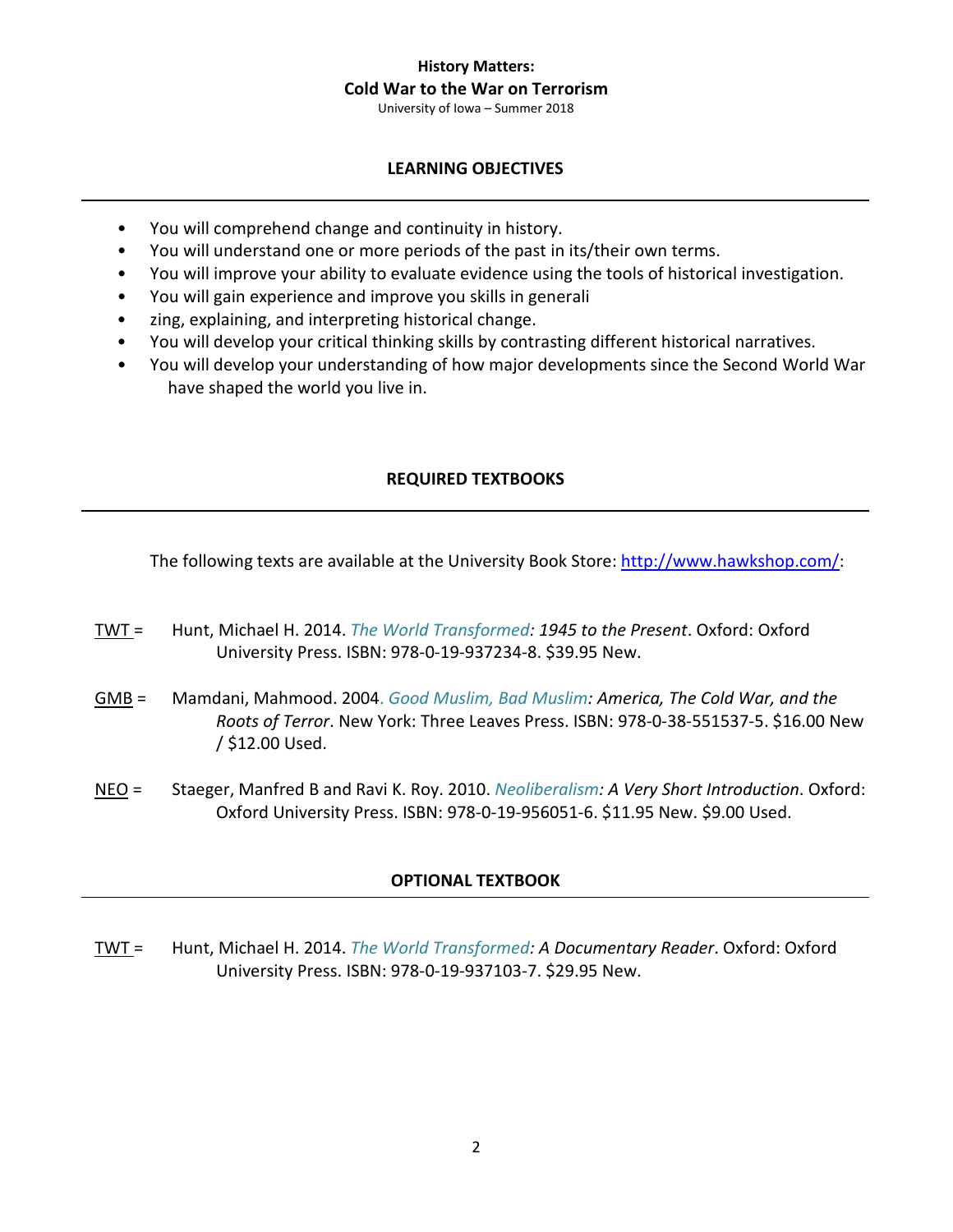University of Iowa – Summer 2018

### **EVALUATION**

| Assignment           | <b>Due Date</b>                 | <b>Percentage of Final Grade</b> |
|----------------------|---------------------------------|----------------------------------|
| <b>Attendance</b>    | $\overline{\phantom{a}}$        | 10%                              |
| Participation        | $\overline{\phantom{a}}$        | 10%                              |
| <b>Quizzes</b>       | by class time                   | 10%                              |
| <b>Essay Outline</b> | Thursday, June 2nd              |                                  |
| <b>Midterm</b>       | Wednesday, June 8 <sup>th</sup> | 20%                              |
| <b>Written Essay</b> | Thursday, June 16 <sup>th</sup> | 25%                              |
| <b>Final Exam</b>    | Thursday, June 23rd             | 25%                              |
|                      |                                 |                                  |

#### **Classroom Attendance (10%) and Participation (10%)**

Your participation in this class by way of questions, comments and shared insights are a vital part of the learning experience. Participation will evaluated in a number of ways, including attendance, but also through in-class assignments such as minute papers that assess either preparedness for discussion or what you got out of discussion. Minute papers consist of a quick written response to a question designed to elicit your reaction to and reflection on that day's assigned reading. In addition, we may end class with a minute paper that asks you a question that allows you to speak to what you got out of that day's discussion.

#### **Online Quizzes (10%)**

Online quizzes will be accessed via ICON. There may a quiz due by class time each on any given day, but some days we will not have a quiz. The format will typically be 5-10 multiple choice, true/false or short answer questions per session. Make-ups are not allowed.

#### **Midterm (20%)**

A midterm will be given that consists of a short-answer portion that asks you to identify and explain significant terms covered during the first half of the semester, and an essay (or short essays) that require(s) you to synthesize material presented in class and draw on assigned readings in support of an argument. Essay question(s), along with a list of possible short answers/IDs will be distributed to students one week before the exam date.

**Date:** Tuesday, May 29<sup>th</sup>

#### **Essay Outline**

Because this is only a six-week course, you will want to think about what topic you wish to write about as soon as possible. Use the syllabus and peruse the course textbooks in order to develop an idea for a topic. Once you have a proposed topic, you will develop an outline with a clearly worded thesis, to turn in for feedback and guidance on writing your essay.

**Essay Outline Due:** Thursday, May 24<sup>th</sup>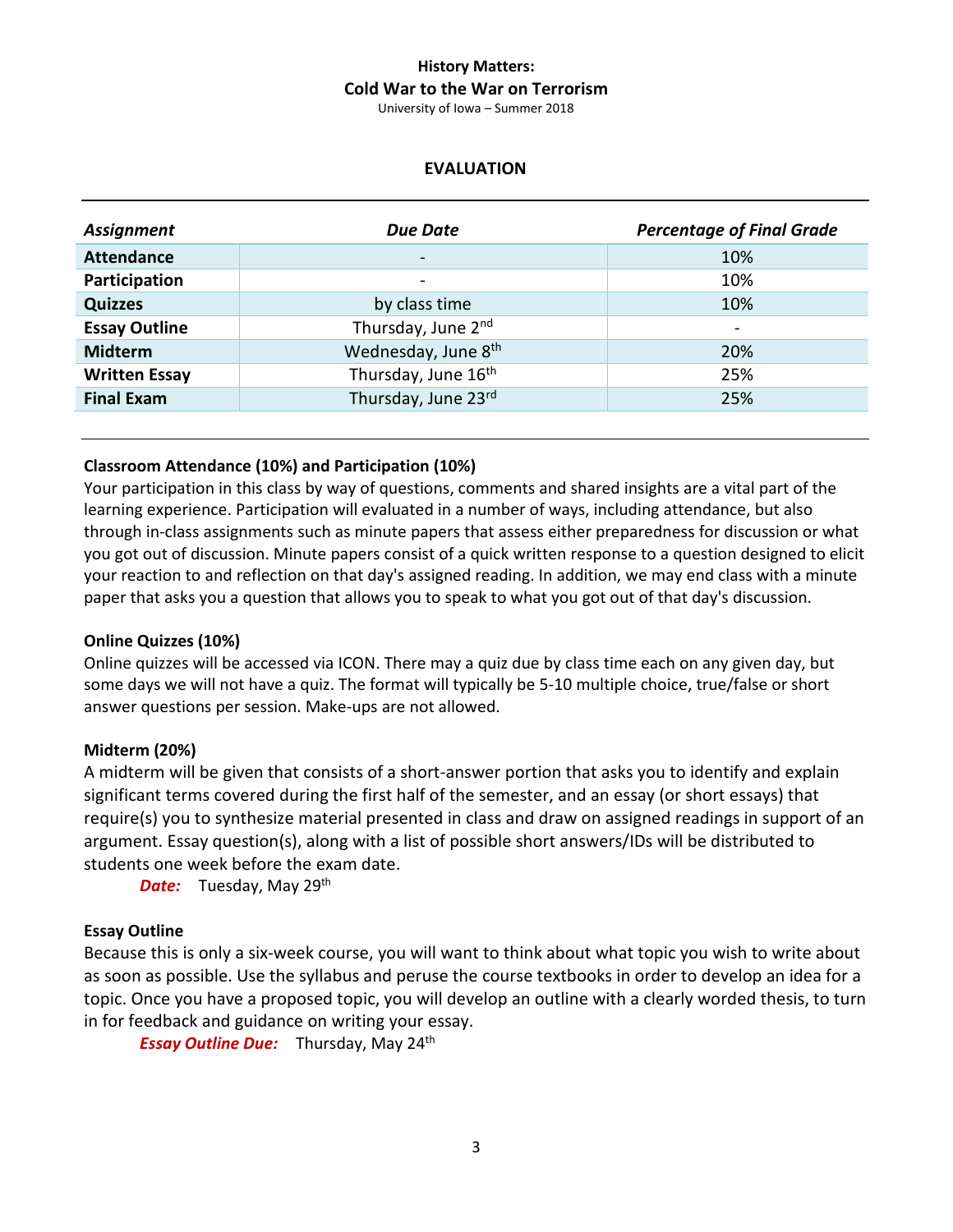University of Iowa – Summer 2018

### **Written Essay (25%)**

Your written essay will be 5-7 pages long. Part of the evaluation of your essay be based upon the extent to which you responded to and resolved issues raised by the outline. It is expected to have an introduction with a strong thesis statement, a clear organizational structure with crisp topic sentences, a lucid conclusion, and proper source citations. In class, we will spend some time talking about how to accomplish these goals. You are also urged to seek assistance from the History Writing Center (8H303). Further guidelines for your essay will be provided in class by your instructor.

*Completed Essay Due:* Monday, June 4<sup>th</sup>

#### **Final Exam (25%)**

A final exam will be given/due during the final class time on June  $23^{rd}$ . The exam will consist of two parts: (a) a short answer/ID portion that assesses students' mastery of specific terms encountered throughout the semester, with a particular emphasis on the period since the midterm; (b) one or more essay questions that respond to questions distributed to the class no less than one week before the scheduled final exam, along with a list of all possible short answers/IDs. The essay(s) require you to synthesize material presented throughout the course, drawing on assigned readings and other material presented in class in support of an argument.

*Date:* Thursday, June 7<sup>th</sup> in class

#### **GRADING**

|       |           |    | <b>Grading Scale</b> |    |       |    |           |      |
|-------|-----------|----|----------------------|----|-------|----|-----------|------|
| 59    | 67-69     | D+ | 77-79                |    | 87-89 | B+ | 98-100    | $A+$ |
| or    | 63-66     |    | 73-76                | ◡  | 83-86 | В  | 93-97     | А    |
| below | $60 - 62$ | D- | 70-72                | U- | 80-82 | B- | $90 - 92$ | А-   |

**A grade:** demonstrates outstanding work.

**B grade:** attempts critical thinking and analysis and shows solid grasp of the required reading. Students who achieve 13-level work consistently attend class and demonstrate preparedness.

**C grade:** demonstrates a basic level of effort and competence with the course materials but also gaps in critical thinking, comprehension or synthesis of the material, and incomplete command of basic facts. Irregular attendance often results in C-level work.

**D grade:** does not meet basic standards of competency in the course. D-level work shows incomprehension of the course content and falls short of expectations for college-level coursework. A significant number of absences and a failure to complete assignments often results in substandard work.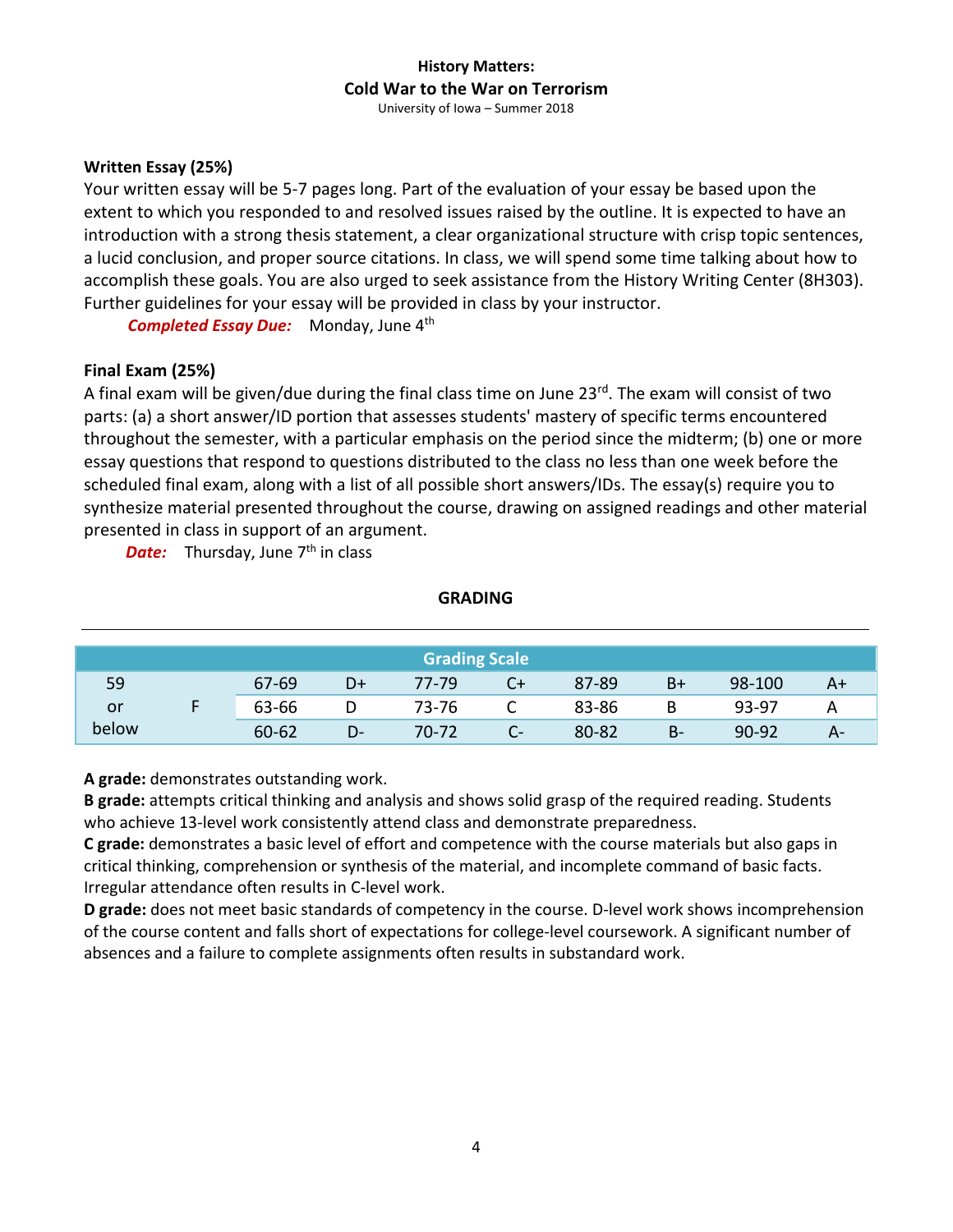University of Iowa – Summer 2018

### **REQUIREMENTS**

#### **Attendance**

Your attendance record will be tallied and will comprise half of your participation score. Absences are excused only due to illness, religious obligations, certain University activities, or other legitimate, unavoidable circumstances. If you will be absent, please contact the instructor as soon as possible and provide documentation as requested.

#### **Punctuality and Preparedness**

You are expected to arrive to class on time, prepared to work. This means that you have read and reflected on assigned readings, completed any written work, and are ready to engage actively in discussion.

#### **Classroom Decorum**

Students are expected to treat one another and the instructor courteously, listen attentively, and maintain a respectful attitude even toward views with which they disagree. Please turn off the ringer on your cell phones. No texting or email is permitted during class.

#### **Submitting Assignments**

You are required to submit written assignments on time via the Dropbox on ICON. Submit a hard copy version of your assignment if you wish to have your assignment marked-up and commented upon. If you submit an assignment in hard copy and it is not returned to you prior to the end of class, please make arrangements with your professor to have the assignment returned to you.

#### **Late Assignments Policy**

Online Quizzes cannot be re-taken after they expire. Late assignments, as a rule, will not receive comments or mark-up by your professor and may be deducted one letter grade, depending upon the circumstances. Extensions are given strictly at the instructor's discretion.

#### **Missed Assignments**

Only students whose absences are excused will be given the opportunity to make up overdue assignments. It is expected that all work will be made up as soon as possible after the missed assignment. It is your responsibility to contact the instructor immediately if work was missed (or is about to be missed). Specific arrangements for make-ups will be made on a case-by-case basis. Unless there are truly extraordinary circumstances, you must contact the instructor within three days after the missed assignment to arrange for making up the work.

#### **Collaboration**

You are encouraged to collaborate with your fellow students in reviewing the reading material and discussing the course content. Exams and assignments, however, are an evaluation of how well you have comprehended and synthesized the course content as an individual. While you may discuss the essay questions you are given for take-home assignments with your colleagues, you are expected to do the writing on written assignments by yourself.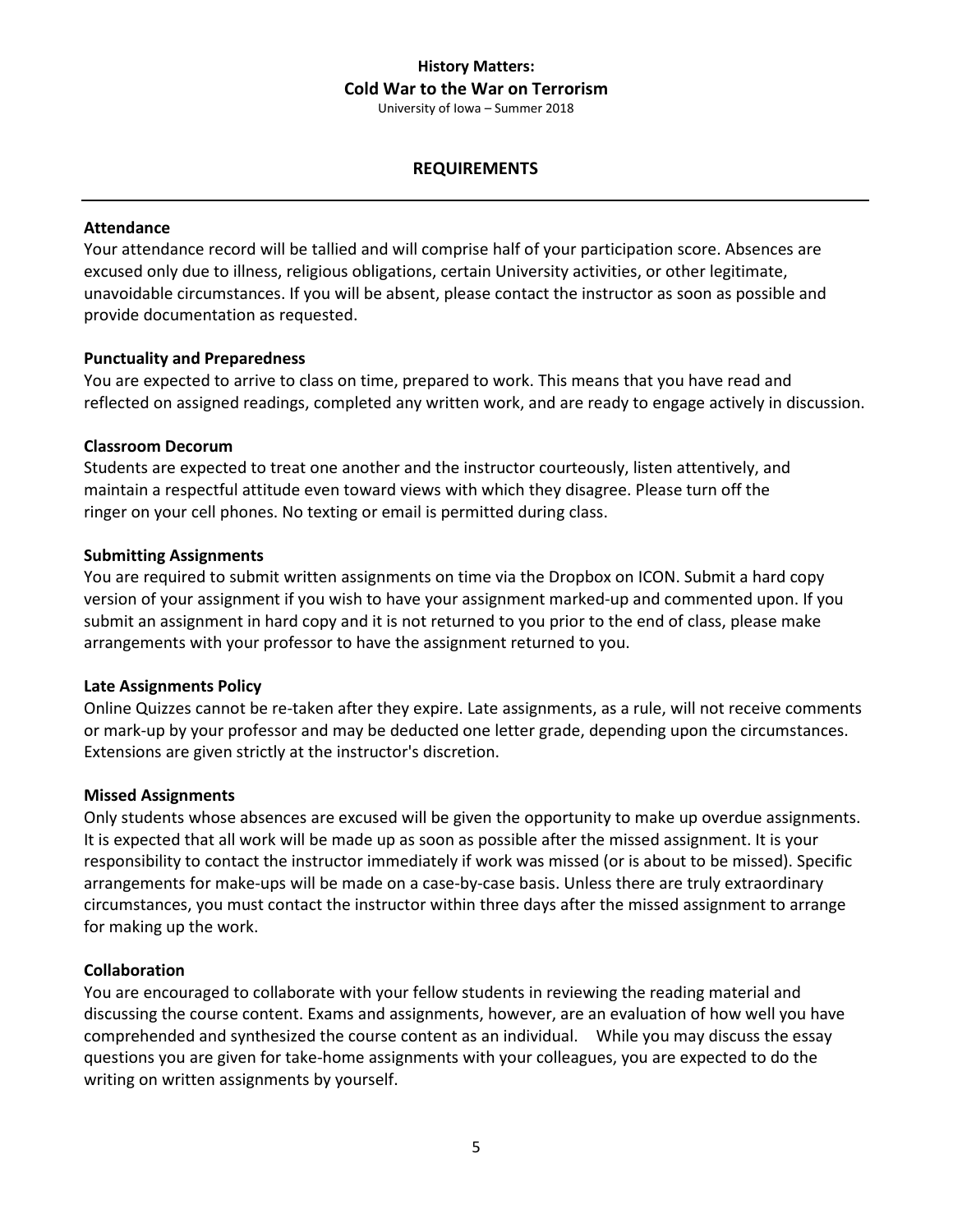University of Iowa – Summer 2018

### **COURSE OUTLINE**

This is a projected outline of the readings throughout the semester and may be altered or updated as necessary. Additional readings may be posted on ICON.

### **WEEK ONE**

#### **Introduction**

Tue 5/15 **\_1\_ Introduction**

Introductions. Overview of the syllabus and course expectations, discussion of the learning objectives and format of the course.

- Reading: TWT, Preface, pp. ii-vii. 6 pp
- **\_2\_ Origins of the so-called 'War on Terror' I** Film: Curtis, Adam, 2004. 'The Power of Nightmares, Part I: Baby Its Cold Outside', London: BBC. ICON Reading: Khatab, Sayed. '"Hakimiyyah" and "Jahiliyyah" in the Thought of Sayyid Qutb', *Middle Eastern Studies*, 145-165. 21 pp

### **Part I. The Post-War Period**

| Wed 5/16 | Reading: | <b>3</b> Background: World War I to World War II<br>TWT, Introduction, pp. 1-25. 25 pp                                                                                                                                                                                                                          |
|----------|----------|-----------------------------------------------------------------------------------------------------------------------------------------------------------------------------------------------------------------------------------------------------------------------------------------------------------------|
|          | Reading: | 4 Beginnings of the Cold War<br>TWT, Chapter 1: 'The Cold War: Toward Soviet-American Confrontation', pp.<br>$27-56.$ 29 pp                                                                                                                                                                                     |
| Thu 5/17 | Reading: | 5 Origins of the so-called 'War on Terror' II<br>TWT, Chapter 1: 'The Cold War: Toward Soviet-American Confrontation', pp.<br>59-73. 15 pp<br>GMB, Introduction: Modernity and Violence, pp. 3-16. 14 pp<br>and Chapter 1: 'Culture Talk; or, How Not to Talk about Islam and Politics',<br>pp. 17-62.<br>45 pp |

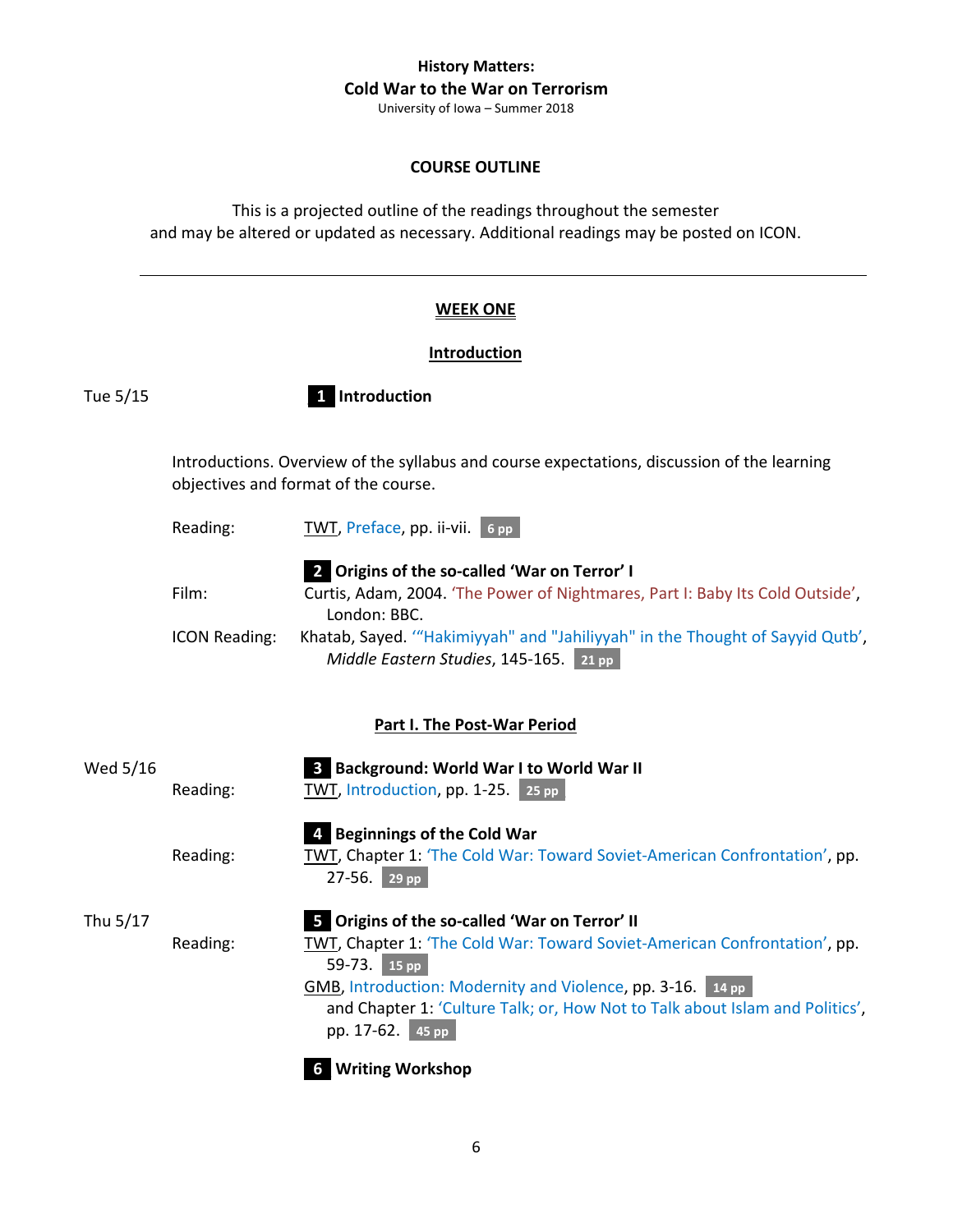University of Iowa – Summer 2018

# **WEEK TWO**

| Mon 5/21 | Readings:                        | <b>7</b> Economic Recovery and the Great Boom<br>TWT, Chapter 2: 'The International Economy: Out of the Ruins', pp. 77-108.<br>$31$ pp<br>NEO, Preface, pp. ix-xii, and Chapter 1: 'What's "neo" about liberalism?', pp.<br>$1-20.$ 20 pp |
|----------|----------------------------------|-------------------------------------------------------------------------------------------------------------------------------------------------------------------------------------------------------------------------------------------|
|          | Reading:                         | 8 Revolution and Independence in Asia: I<br>TWT, Chapter 1: 'The Cold War: Toward Soviet-American Confrontation', pp.<br>56-59. 4 pp                                                                                                      |
|          | Reading:                         | TWT, Chapter 3: 'The Third World: First Tremors in Asia', pp. 111-144. 34 pp                                                                                                                                                              |
|          |                                  | Part II. The Cold War                                                                                                                                                                                                                     |
| Tue 5/22 | Reading:                         | <b>9</b> The Cold War at its Height I: Politics<br>TWT, Chapter 4: 'The Cold War: A Tenuous Accommodation', pp. 153-190.<br>38 pp                                                                                                         |
|          | Reading:                         | 10 The Cold War at its Height II: Economics<br>NEO, Chapter 2: 'First-wave neoliberalism in the 1980s: Reaganomics and<br>Thatcherism', pp. 21-49. 29 pp.                                                                                 |
| Wed 5/23 | Reading:                         | <b>11</b> The Third World During the Cold War I<br>TWT, Chapter 5: 'Abundance and Discontent in the Developing World', pp.<br>191-238. 48 pp                                                                                              |
|          | Reading:                         | <b>12</b> The Third World During the Cold War II<br>TWT, Chapter 6: 'Third-World Hopes at High Tide', pp. 239-296. 57 pp                                                                                                                  |
| Thu 5/24 | Reading:<br>Hand-out:            | 13 Proxy Warfare<br>GMB, Chapter 2: 'The Cold War After Indochina', pp. 63-118. 55 pp<br><b>Midterm Questions</b>                                                                                                                         |
|          | Reading:<br><b>ICON Reading:</b> | 14 Capitalism Triumphant<br>TWT, Chapter 7: 'The Cold War Comes to a Close', pp. 303-336. 33 pp.<br>Fukuyama, Francis, 1989. 'The End of History?', The National Interest, pp.<br>$1-18.$ 18 pp                                           |
|          | Due:                             | <b>Essay Outline</b>                                                                                                                                                                                                                      |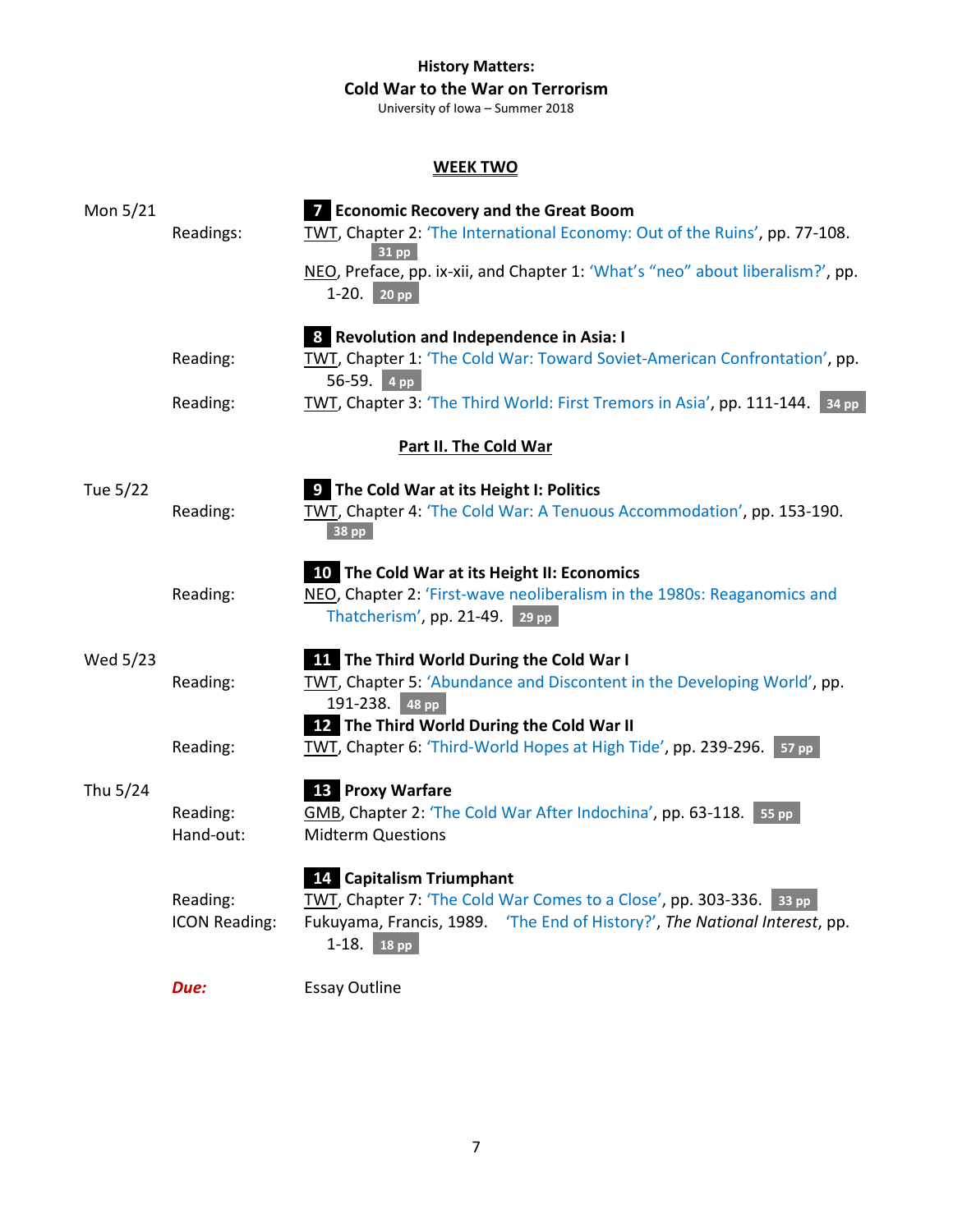University of Iowa – Summer 2018

# **WEEK THREE**

| Mon 5/28 |                   | <b>MEMORIAL DAY: NO CLASS</b>                                                                                                                                                                                               |
|----------|-------------------|-----------------------------------------------------------------------------------------------------------------------------------------------------------------------------------------------------------------------------|
| Tue 5/29 |                   | <b>Review</b>                                                                                                                                                                                                               |
|          |                   | <b>Midterm</b>                                                                                                                                                                                                              |
|          |                   | Part III. Neoliberalism and the War on Terror                                                                                                                                                                               |
| Wed 5/30 | Reading:          | 15 Trilateralism<br>TWT, Chapter 8: 'Global Markets: One System, Three Centers', pp. 337-382.<br>45 pp                                                                                                                      |
|          | Reading:          | 16 Neoliberalism in the West<br>NEO, Chapter 3: 'Second-wave neoliberalism in the 1990s: Clinton's market<br>globalism and Blair's third way', pp. 50-75. 25 pp                                                             |
|          | Reading:          | 17 Neoliberalism and Asia<br>NEO, Chapter 4: 'Neoliberalism and Asian Development', pp. 76-97. 21 pp                                                                                                                        |
| Thu 5/31 | Film:<br>Reading: | <b>18</b> The Afghanistan Operation<br>Curtis, Adam, 2004. 'The Power of Nightmares, Part II: The Phantom Victory',<br>London: BBC.<br>GMB, Chapter 3: 'Afghanistan: The High Point in the Cold War', pp. 119-177.<br>58 pp |
|          | Reading:          | <b>19</b> Neoliberalism in Latin America and Africa<br>NEO, Chapter 5: 'Neoliberalism in Latin America and Africa', pp. 98-118.<br>$20$ pp                                                                                  |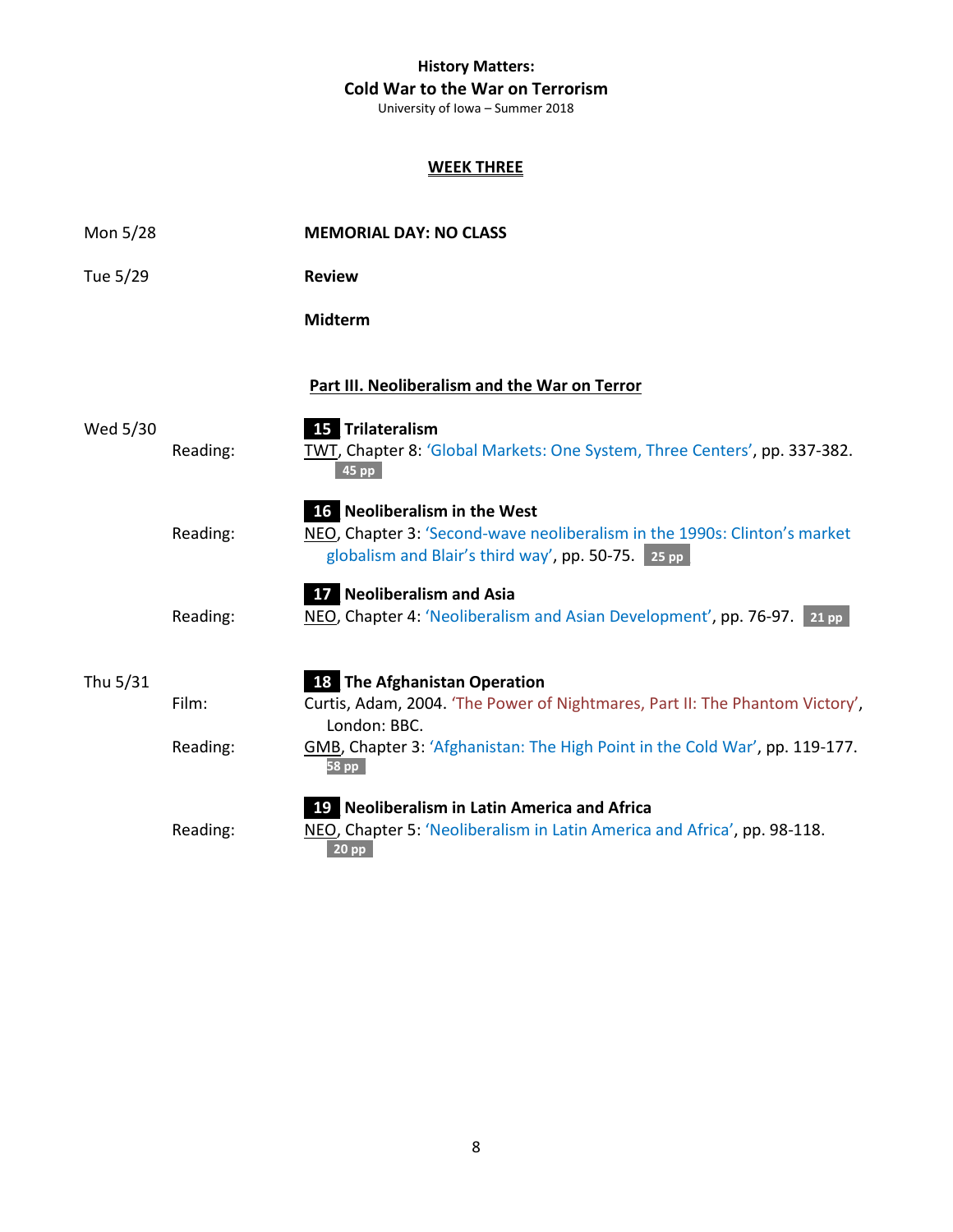University of Iowa – Summer 2018

### **WEEK FOUR**

| Mon $6/4$ | Reading: | 20 Continuing Revolution in the Third World<br>TWT, Chapter 9: 'Divergent Paths in the Third World', pp. 383-416. 33 pp.                                               |
|-----------|----------|------------------------------------------------------------------------------------------------------------------------------------------------------------------------|
|           | Reading: | 21 Development Derailed?<br>TWT, Chapter 9: 'Divergent Paths in the Third World', pp. 416-434. 18 pp                                                                   |
|           | Reading: | 22 US-Led Inverventions in the Middle East<br>GMB, Chapter 4: 'From Proxy War to Open Aggression', pp. 178-228. 50 pp                                                  |
|           | Due:     | <b>Written Essay</b>                                                                                                                                                   |
| Tue 6/5   | Reading: | 23 Globalization and U.S. Hegemony<br>TWT, Conclusion: 'Globalization Ascendant: The 1990s and Beyond', pp.<br>435-470. 35 pp<br>24 9/11 and the Hidden Terror Network |
|           | Film:    | Curtis, Adam, 2004. 'The Power of Nightmares, Part III: The Shadows in the<br>Cave', London: BBC.                                                                      |
| Wed 6/7   | Reading: | 25 Good Muslims and Bad Muslims<br>GMB, Conclusion: 'Beyond Impunity and Collective Punishment', pp. 229-260.<br>$31$ pp                                               |
|           | Reading: | 26 21 <sup>st</sup> Century Capitalism in Crisis<br>NEO, Chapter 6: 'Crises of neoliberalism: the 2000s and beyond', pp. 119-137.<br>$18$ pp                           |
| Thu 6/7   |          | <b>Evaluations</b>                                                                                                                                                     |
|           |          | <b>Review</b>                                                                                                                                                          |
|           |          | Final Exam (in class)                                                                                                                                                  |

9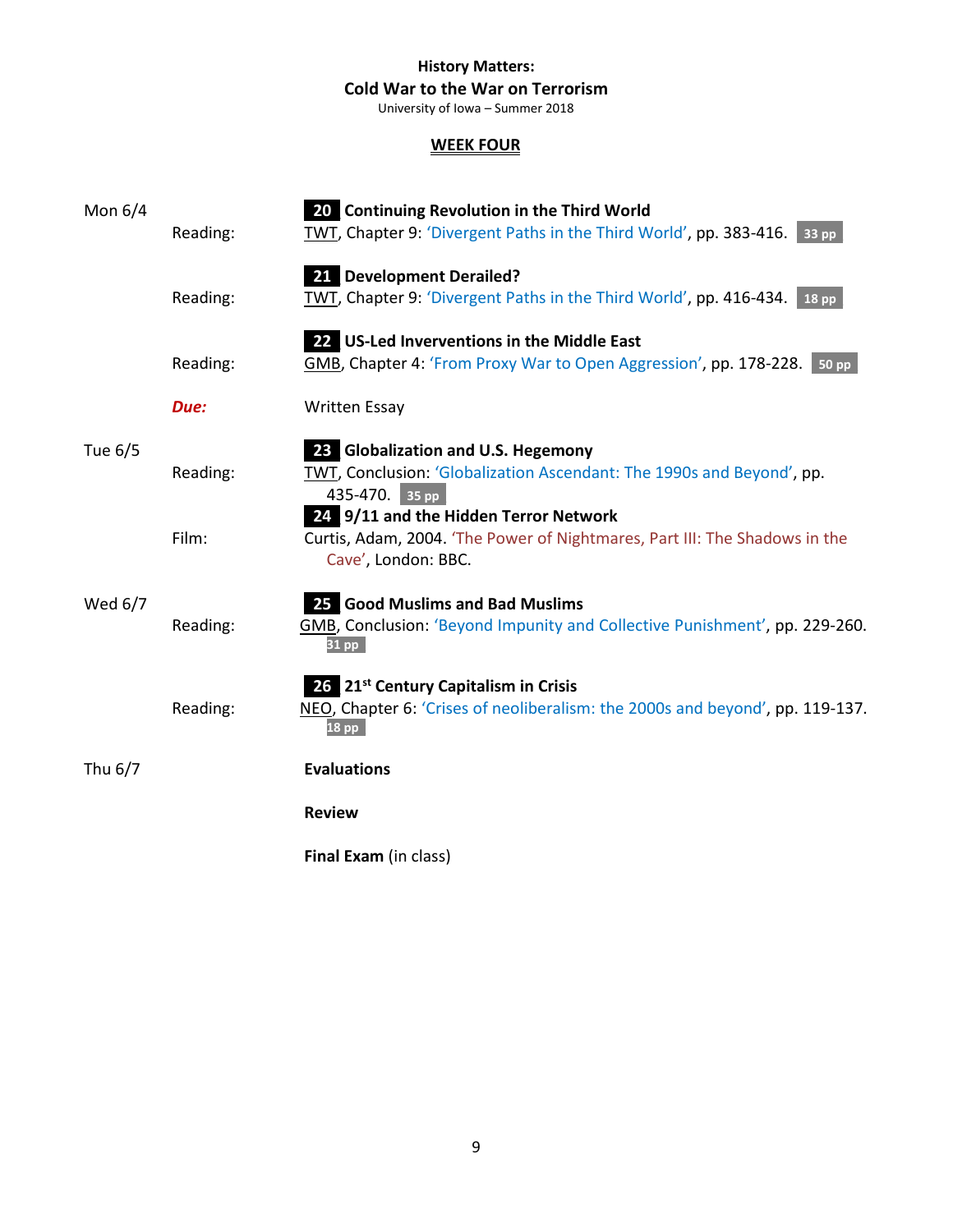University of Iowa – Summer 2018

### **POLICIES: COLLABORATION**

You are encouraged to collaborate with your classmates in reviewing the reading material and discussing the course content. Exams and assignments, however, are an evaluation of how well you have comprehended and synthesized the course content as an individual. While you may discuss the essay questions you are given for assignments with your colleagues, you are expected to do the writing on all written assignments, quizzes and exams by yourself.

# **UNIVERSITY POLICIES & PROCEDURES**

#### **Administrative Home**

The College of Liberal Arts and Sciences is the administrative home of this course and governs matters such as the add/drop deadlines, the second-grade-only option, and other related issues. Different colleges may have different policies. Questions may be addressed to 120 Schaeffer Hall, or see the CLAS Academic Policies Handbook at [clas.uiowa.edu/students/handbook.](http://clas.uiowa.edu/students/handbook)

#### **Electronic Communication**

University policy specifies that students are responsible for all official correspondences sent to their University of Iowa e-mail address (@uiowa.edu). Faculty and students should use this account for correspondences [\(Operations Manual,](http://www.uiowa.edu/%7Eour/opmanual/iii/15.htm#152)  [III.15.2,](http://www.uiowa.edu/%7Eour/opmanual/iii/15.htm#152) k.11).

#### **Accommodations for Disabilities**

The University of Iowa is committed to providing an educational experience that is accessible to all students. A student may request academic accommodations for a disability (which includes but is not limited to mental health, attention, learning, vision, and physical or health-related conditions). A student seeking academic accommodations should first register with Student Disability Services and then meet with the course instructor privately in the instructor's office to make particular arrangements. Reasonable accommodations are established through an interactive process between the student, instructor, and SDS. Se[e https://sds.studentlife.uiowa.edu/](https://sds.studentlife.uiowa.edu/) for information.

#### **Nondiscrimination in the Classroom**

The University of Iowa is committed to making the classroom a respectful and inclusive space for all people irrespective of their gender, sexual, racial, religious or other identities. Toward this goal, students are invited to optionally share their preferred names and pronouns with their instructors and classmates. The University of Iowa prohibits discrimination and harassment against individuals on the basis of race, class, gender, sexual orientation, national origin, and other identity categories set forth in the University's Human Rights policy. For more information, contact the Office of Equal Opportunity and Diversity[, diversity@uiowa.edu,](mailto:diversity@uiowa.edu) or visi[t diversity.uiowa.edu.](https://diversity.uiowa.edu/office/equal-opportunity-and-diversity)

#### **Academic Honesty**

All CLAS students or students taking classes offered by CLAS have, in essence, agreed to the College's Code of Academic [Honesty:](http://clas.uiowa.edu/students/handbook/academic-fraud-honor-code) "I pledge to do my own academic work and to excel to the best of my abilities, upholding th[e IOWA Challenge.](http://thechallenge.uiowa.edu/) I promise not to lie about my academic work, to cheat, or to steal the words or ideas of others; nor will I help fellow students to violate the Code of Academic Honesty." Any student committing academic misconduct is reported to the College and placed on disciplinary probation or may be suspended or expelled [\(CLAS Academic Policies Handbook\)](http://clas.uiowa.edu/students/handbook). Students taking this class will be required to take the Indiana University Plagiarism Detection Certification test and produce a copy of the certificate showing that they have passed. This can be found online at: www.indiana.edu/~istd/

#### **CLAS Final Examination Policies**

The final examination schedule for each class is announced by the Registrar generally by the fifth week of classes. Final exams are offered only during the official final examination period. *No exams of any kind are allowed during the last week of classes.* All students should plan on being at the UI through the final examination period. Once the Registrar has announced the date, time, and location of each final exam, the complete schedule will be published on the Registrar's web site and will be shared with instructors and students. It is the student's responsibility to know the date, time, and place of a